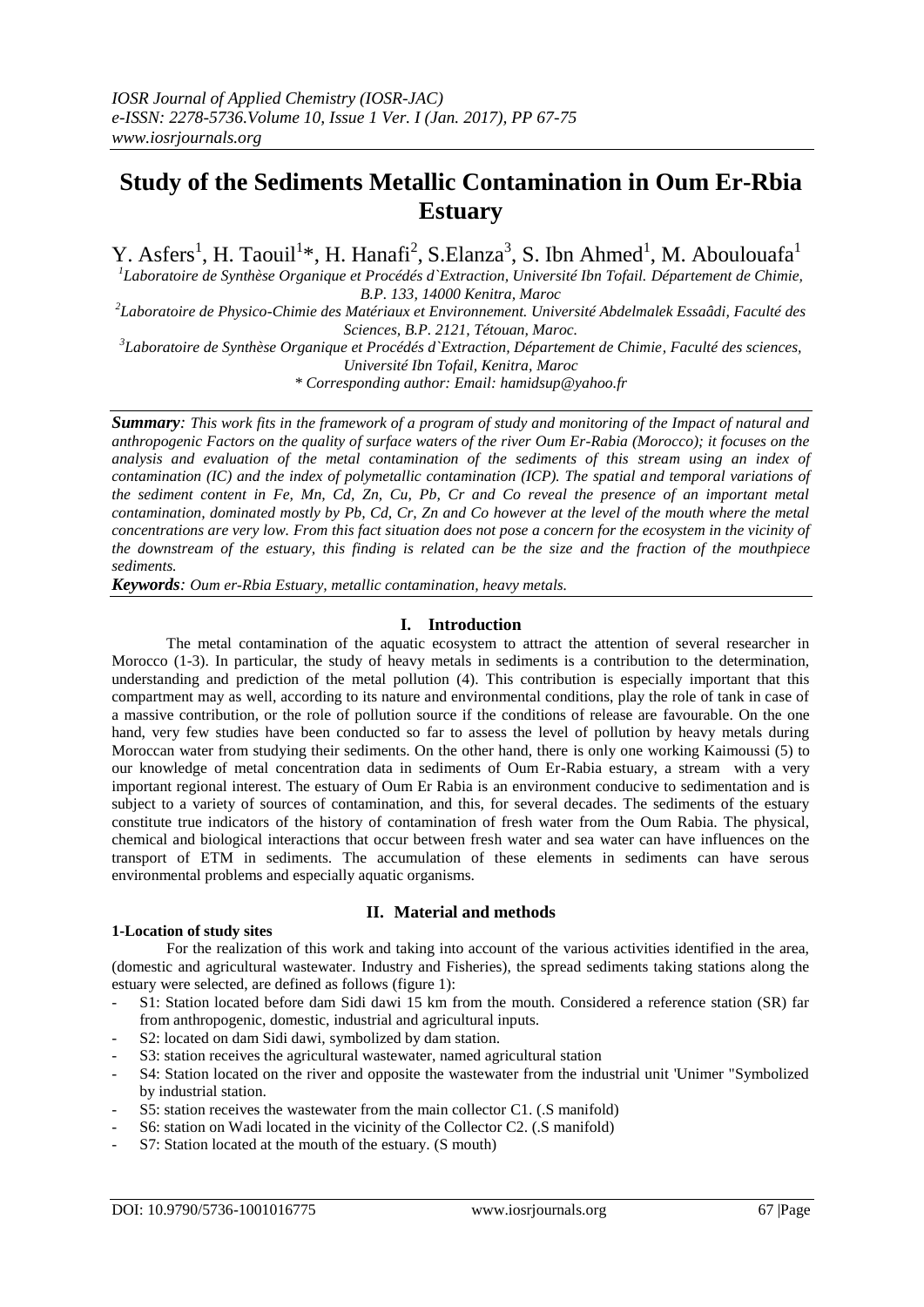

**Figure. 1:** Location of study sites

### **2. Sampling Techniques**

Sampling of surface sediments of the estuary of Oum Rabia was directed by core manual with a 5m length and 15mm diameter core drill down into sediment to more compact level to 5 cm depth. The levy must meet the following conditions:

- The samples were taken in the middle zone (intertidal zone) between the high and low tide
- All samples of the same companion were carried out in the same day.
- Metallic Evaluation involved two sampling seriated during low water and winter.

#### **3- Processing of sediment**

#### **3-1. particle size processing**

The determination of metals is generally carried out either on the total sample either on a particle size fraction of the sediment. The first method has the merit to simplify the operations and especially not to introduce change in its metal content. However, the determinations made in these conditions may sometimes not be comparable.

To remedy this problem, the simplest method is to analyze a particle size fraction well defined and that is the same for all the samples of a given study.

For our case, we have therefore opted for the second method which enables:

- To avoid variations in composition due to particles size variations, while keeping the whole fractions of adsorbed sediment;
- To obtain the particle size the more homogeneous as possible to perform in good conditions of comparisons between the sediment from the different sampling stations.

The metals studied in the framework of our study have therefore been assayed in the dry sediment samples and crushed Below 50 µm in diameter. However, many authors (6, 7, 8) determine the metals in the fractions are much finer, such that the fraction less than 50 μm. In the station located on the mouth, the fine fraction less than 50 μm represents a rate which does not exceed 15 to 20 per cent of total sediment because of the nature of sandy of this station .This requires a significant amount of the sample to crushed and sieved.

#### **3-2. Mineralogy Processing**

Sediments Intended for analyzes were collected using a non-metallic tool, the mineralization of sediment that consists in an attack acid to destroy the organic matter, has been carried out according to the wet track. In the laboratory, it has been carried out after drying and crushing of the sediment, in beakers in the presence of a mixture of nitric acid/hydrochloric acid pure (7.5ml/2.5ml) and then heated on a plate to 70°C approximately two hours, while being covered by the watch glasses in order to condense the steam. Heating continues until total disappearance of nitrous vapours red and clear appearance of smoke. Then the samples are evaporated to dryness. The mineral deposit is taken up by successive rinses with distilled water and filtered and made up to a final volume of 100 ml.

#### **3-3. Determination of heavy metals**

Metal determination in the supernatant was carried out by atomic absorption spectrometry in flame and furnace for low concentrations.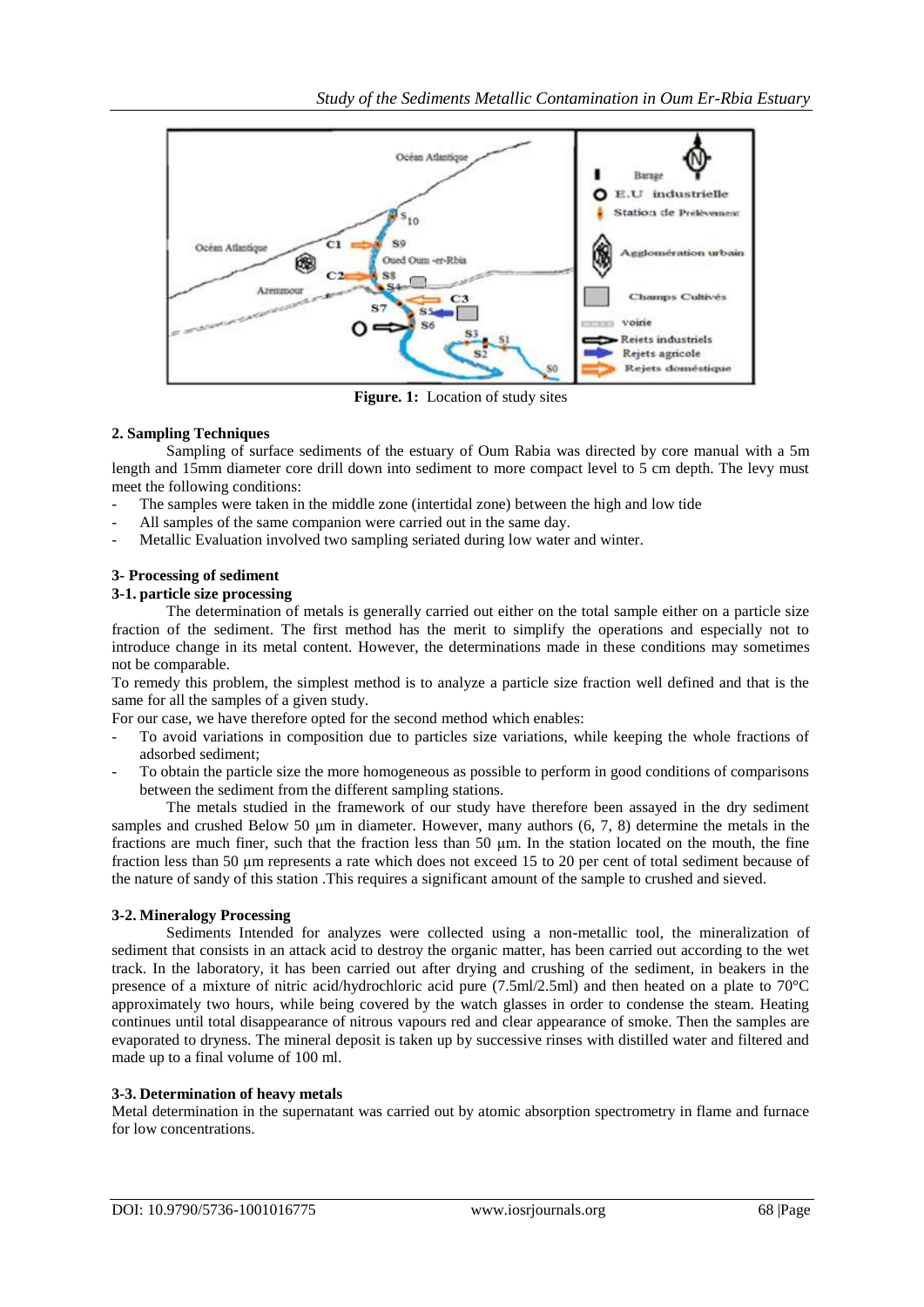#### **III. Results and Discussion**

The results of analysis of heavy metals in sediments sampled are summarized in the following table

| saison<br><b>January</b><br>June | Fe<br>6.5 | Cu    | Pb    | C <sub>d</sub> | $_{\rm Cr}$ | Co   | Zn     | Mn     |
|----------------------------------|-----------|-------|-------|----------------|-------------|------|--------|--------|
|                                  |           |       |       |                |             |      |        |        |
|                                  |           | 10.77 | 0.54  | 0.89           | 12.25       | 1.11 | 68.21  | 112.47 |
|                                  | 5.45      | 18.22 | 1.18  | 0.12           | 9.87        | 0.97 | 24.87  | 147.55 |
| average                          | 5.97      | 14.49 | 0.86  | 0.50           | 11.06       | 1.04 | 46.54  | 130.01 |
| January                          | 7.68      | 17.27 | 7.68  | 0.77           | 7.68        | 1.91 | 216.82 | 456.67 |
| June                             | 8.12      | 19.01 | 7.98  | 0.97           | 8.41        | 1.85 | 311.12 | 345.14 |
| average                          | 7.9       | 18.14 | 7.83  | 0.87           | 8.04        | 1.88 | 263.37 | 400.90 |
| January                          | 13.87     | 16.64 | 24.96 | 2.77           | 36.06       | 5.54 | 72.11  | 390.61 |
| June                             | 14.25     | 20.47 | 44.54 | 3.44           | 47.24       | 5.87 | 81.25  | 410.21 |
| average                          | 14.06     | 18.55 | 34.75 | 3.10           | 41.65       | 5.70 | 76.68  | 400.51 |
| <b>January</b>                   | 17.25     | 56.06 | 21.56 | 0.86           | 62.52       | 4.31 | 120.74 | 230.70 |
| June                             | 12.35     | 61.23 | 31.47 | 1.25           | 77.54       | 2.14 | 119.02 | 247.14 |
| average                          | 14.8      | 58.64 | 26.51 | 1.05           | 70.03       | 3.22 | 119.88 | 238.92 |
| <b>January</b>                   | 23.23     | 38.02 | 6.34  | 2.11           | 48.58       | 2.11 | 124.62 | 95.05  |
| June                             | 33.25     | 41.25 | 7.89  | 4.36           | 52.11       | 5.66 | 132.02 | 100.21 |
| average                          | 28.24     | 39.63 | 7.11  | 3.23           | 50.34       | 3.88 | 128.32 | 97.63  |
| January                          | 25.36     | 40.58 | 8.25  | 2.01           | 44.51       | 4.55 | 108.5  | 122.54 |
| June                             | 24.69     | 32.54 | 9.54  | 2.54           | 40.21       | 5.55 | 145.36 | 154.12 |
| average                          | 25.02     | 36.56 | 8.89  | 2.27           | 27.36       | 5.07 | 126.93 | 138.33 |
| <b>January</b>                   | 5.36      | 12.55 | 1.79  | 1.79           | 19.72       | 1.79 | 46.60  | 102.53 |
| June                             | 7.03      | 12.03 | 1.90  | 1.87           | 22.11       | 1.91 | 44.51  | 120.15 |
| average                          | 6.19      | 12.29 | 1.84  | 1.83           | 20.91       | 1.85 | 45.55  | 111.34 |
|                                  |           |       |       |                |             |      |        |        |

**Table 1:** Average grades and levels of unit  $g / g$  to the Iron exception in mg  $/g$  of some metals in surface sediments of the Oum Er-Rabia during low water and winter

#### **2-Distribution of heavy metals in the sediments of the watershed Oum Er-Rbia.**

To obtain the best comparison conditions in an environmental study, it is necessary that these reference samples are many, have equivalent particles size and compositions and identical geological origins. Several possibilities have been discussed to establish the background noise. It is thus possible to relate to the table.1. The average composition of the shale in the measure can be considered as the present fossil shale clay sediments. This approach has been advocated by (6). These reference values are reported in the table .2. Aquatic Sediments fossil environment well defined: the sediments of the Lake of meteoric origin in Germany by example (7). Recent deposits in non-contaminated areas. It will however be necessary to distinguish early diagnosis will modify such contents Mn and Fe co-precipitation with carbonates. Short dated sediment cores that provide a historical record of events that have occurred in the watershed of a river of a lake or a particular estuary. These cores have a double advantage to the extent that, besides the possibility they offer to reach a reference level, they inform on changes in contributions over a certain period of time.

**Table.1:** Natural Makers TME expressed in sediment (mg / g dry weight)

| Unpolluted sediment | 13200 | 44.3       | 16.6      | $\overline{\phantom{a}}$ | -         | 0,1                      | Nicolaidou et Nott (1998) (8)             |
|---------------------|-------|------------|-----------|--------------------------|-----------|--------------------------|-------------------------------------------|
|                     |       | 50         | 20        | ۰                        | 20        | 0,1                      | O'reilly Wiese <i>et al.</i> $(1995)$ (9) |
| Unpolluted material |       | ~< 90      | < 25      | $\overline{\phantom{a}}$ | < 40      | ٠                        |                                           |
| Moderately polluted |       | $90 - 200$ | $25 - 50$ | ٠                        | $40-60$   | $\overline{\phantom{a}}$ | Hamdy et Post (1985) (10)                 |
| Very polluted       |       | > 200      | > 50      | $\sim$                   | >60       | > 6                      |                                           |
| Fraction<80um       |       | 75         | 25        | $\overline{\phantom{a}}$ | 50        | ٠.                       | Robe (1981) (11)                          |
| Fraction<125um      | 47000 | 120        | 15        | $\overline{\phantom{a}}$ | 65        | 4                        |                                           |
| Lake sediment       | 43400 | 118        | 45        | $\overline{\phantom{a}}$ | 34        | 0.4                      | Forstner (1977) (7)                       |
| Rhin sediment       | 32300 | 115        | 51<br>٠   |                          | 30<br>0.3 |                          | Forstner et Mûller (1973) (12)            |

| <b>Table.2:</b> level of reference concentrations of metals in the sediments purposes of different origins ( $\mu$ g/g of dry |                         |  |  |
|-------------------------------------------------------------------------------------------------------------------------------|-------------------------|--|--|
|                                                                                                                               | weight; RNO, 1998) (9). |  |  |

| $m_{2,1}$ , $m_{3,2}$ , $m_{2,2}$ |        |           |          |                 |                          |  |  |  |
|-----------------------------------|--------|-----------|----------|-----------------|--------------------------|--|--|--|
| Regions                           | Zn     | Cu        | Pb       | Cd              | Sources                  |  |  |  |
| Humber                            | 24     |           | 22       | ۰               | Middleton et Grahn(1990) |  |  |  |
| Wadden Sea                        | 103    | 22        | 37       |                 | Kramer et al. (1984)     |  |  |  |
| Rade de Venise                    | 49     | 15        | 23       | 0,2             | Donazolo et al. (1984)   |  |  |  |
| Ligure sea                        | 60-85  | $20 - 30$ | ۰.       |                 | Cauwet et Monaco(1982)   |  |  |  |
| Estimation of                     | $50+5$ | $15+5$    | $25 + 5$ | $0.15 \pm 0.15$ | Whitehead et al. (1984)  |  |  |  |
| Mediterranean background          |        |           |          |                 |                          |  |  |  |
| noise                             |        |           |          |                 |                          |  |  |  |
| Côte Française                    | 90     | 30        | 30       | 0.15            | R.N.O. (1998)            |  |  |  |
| Loukkos estuary                   | 115.41 | 16.85     | 69,26    | 1,10            | EL MORHIT (2009) (14)    |  |  |  |
| Oum Er Rbia estuary 46.54         |        | 14.49     | 0.86     | 0.5             | présent travail          |  |  |  |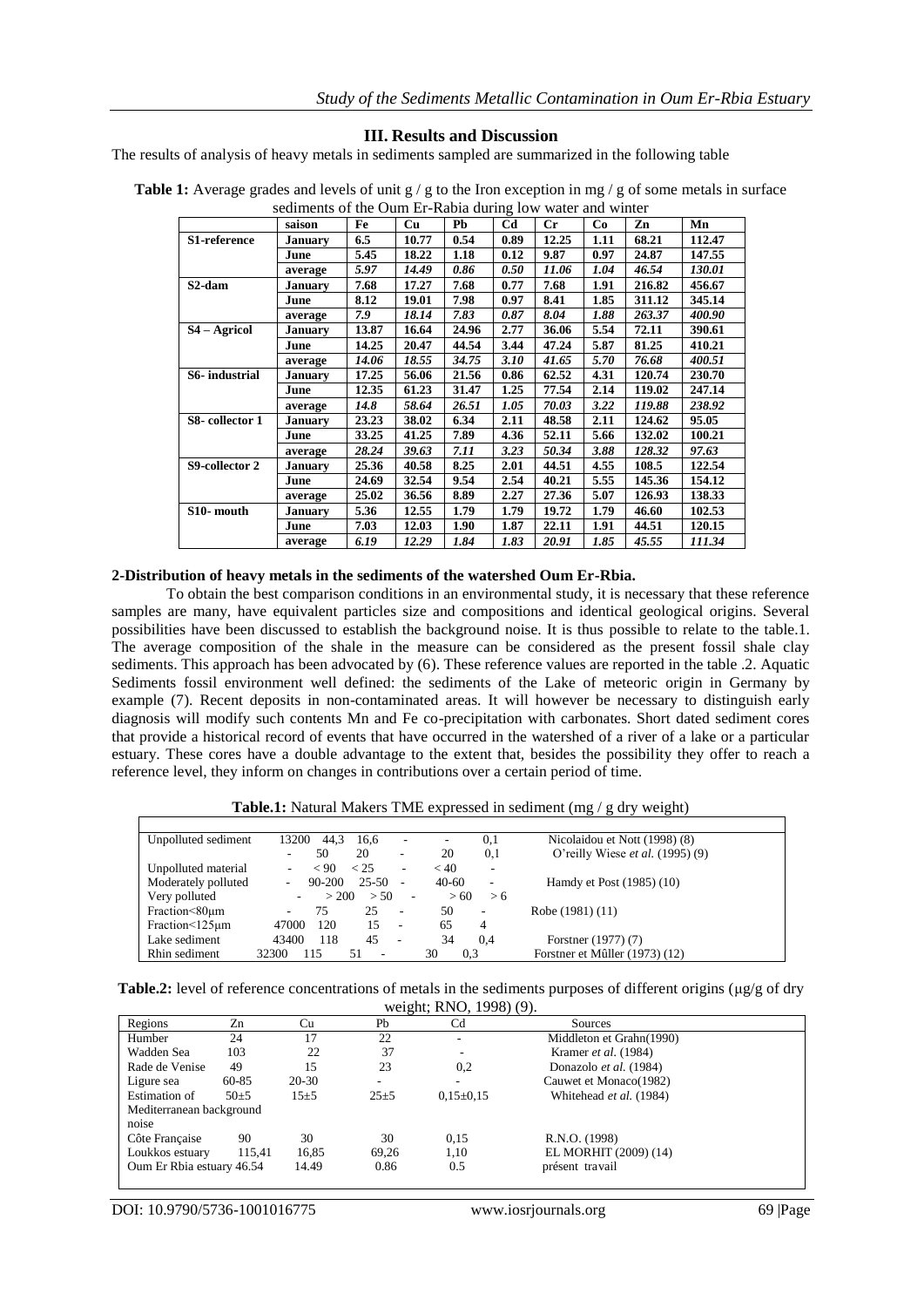From Table.1 which includes the concentrations considered as natural of different types of sediment, the work of the National Network for Observation of Marine Environmental Quality (13) adopted that concentrations do not exceed 0.15 mg / g Cd, 30 mg / g of Pb, 30 g / g of Cu and 90 g / g Zn do not mean a significant contamination of surface fine sediment. The determination of heavy metals in the sediments is a quantitative aspect. In effect, the assessment of their degree of pollution should be the share of what actually originates of releases, but also of the availability of these metals with other components of the aquatic environment (15). The characterization of the content in metallic elements of the sediments is essential. Given that the major part of the various pollutants commonly observed in aquatic environments is always ultimately more at least associated with sediment. It is therefore appropriate to constantly monitor the evolution of the levels of metals of our aquatic environment in order to be able to pull the alarm and to take the necessary measures as soon as these levels exceed the allowable limits. The results of the determinations of the levels of metals in the sediments studies are presented in the following manner:

- For each station of study we have calculated the average concentrations for each metal and we have brought it in a table.
- We have plotted for each metal in the same graph. The longitudinal profile of the average of the levels recorded during the two companions: winter and low water.

#### **Iron**

Levels averages vary between 5.97 and 28.24 mg/g. The most important values are those obtained in the Stations S4, S6, S8, and S9. Remember that these stations receive directly the domestic wastewater for industrial and agricultural products; these last are rich in organic matter which plays the role of a support for the precipitation of Fe in the sediments (5). At the level of the station of mouth we note a sharp fall in the concentration of Fe, this can be binding to:

- The sediments of the mouth are mostly sandy and contain low organic matter contents.
- Winnowing exercised by the overflow of sediment due to the strong currents at low tide this impoverishes the substrate fine particles that can trap the metals.

The comparison of different metal contents shows that the content of all stations differs significantly with the natural metal concentrations. Indeed the higher levels do not exceed  $47mg / g$  (faction <125mg / g) and 43.4mg / g (lake sediment) that represent the levels considered natural levels (respectively dress forstner 1981 and 1977) (3-7) this reflects that there is no contamination.

#### **Copper**

The average copper concentration varies between 12.29 g / g and 58.64 g / g. comparing different levels between them and the content of the reference station (Table 1) shows that the content of the latter has significant differences with the different levels recorded at other stations. Indeed all stations have less low levels do not exceed 51ug / g representing natural levels in coastal sediments (12). Except station S6 has a higher content exceeds the value 51ug / g reflecting a contamination survey site. The longitudinal profile shows that the highest average levels were observed at stations S6, S8, and S9. This is related to massive inflows of industrial and urban waste of the city Azemmour. Comparing our average contents of Cu in different station to those found by other authors (14-27) in different basins, shows that our site is quite contaminated.

#### **Lead**

The mean levels of lead oscillate between 0.86 and 34.75ug/g (fig). The high content is observed at the level of the station S4 which is located on the oued Oum er-Rabia, just in the vicinity of the cultivated fields. Therefore the source of pollution by this element could be anthropogenic. We also note a quite important content at the station S6 (26.51ug/g). The station S6 is located in the vicinity of an industrial unit; this result could be explained by the discharge of wastewater from this unit. Nevertheless, the station S1 considered in this study a station of references, presents a very low content in Pb element, this station is located far away from any source of litho-genetic pollution, and therefore the enrichment in lead at the level of the station could be due to inputs litho-gene. In effect all the stations exhibit of low levels do not exceed 30ug/g which represents concentrations regarded as natural in the coastal sediments (13). Except station S4 presents content largely superior to 30ug/g which reflects a contamination of the environment.

#### **Cadmium**

Surface sediments of our study site have average levels of cadmium ranged from a low of 0.50ug /  $g$ recorded at the station S1 (base station) and a maximum value of 3.23ug / g observed in the station S8. The longitudinal profile shows that relatively high contents are obtained in S4 stations, S8 and S9. This is related to the importance of domestic and agricultural discharges. And leaching of fertilized soil can also be a source of cadmium intake. Indeed analysis of metals on phosphate fertilizer and potash has revealed grades up to 6.3 g /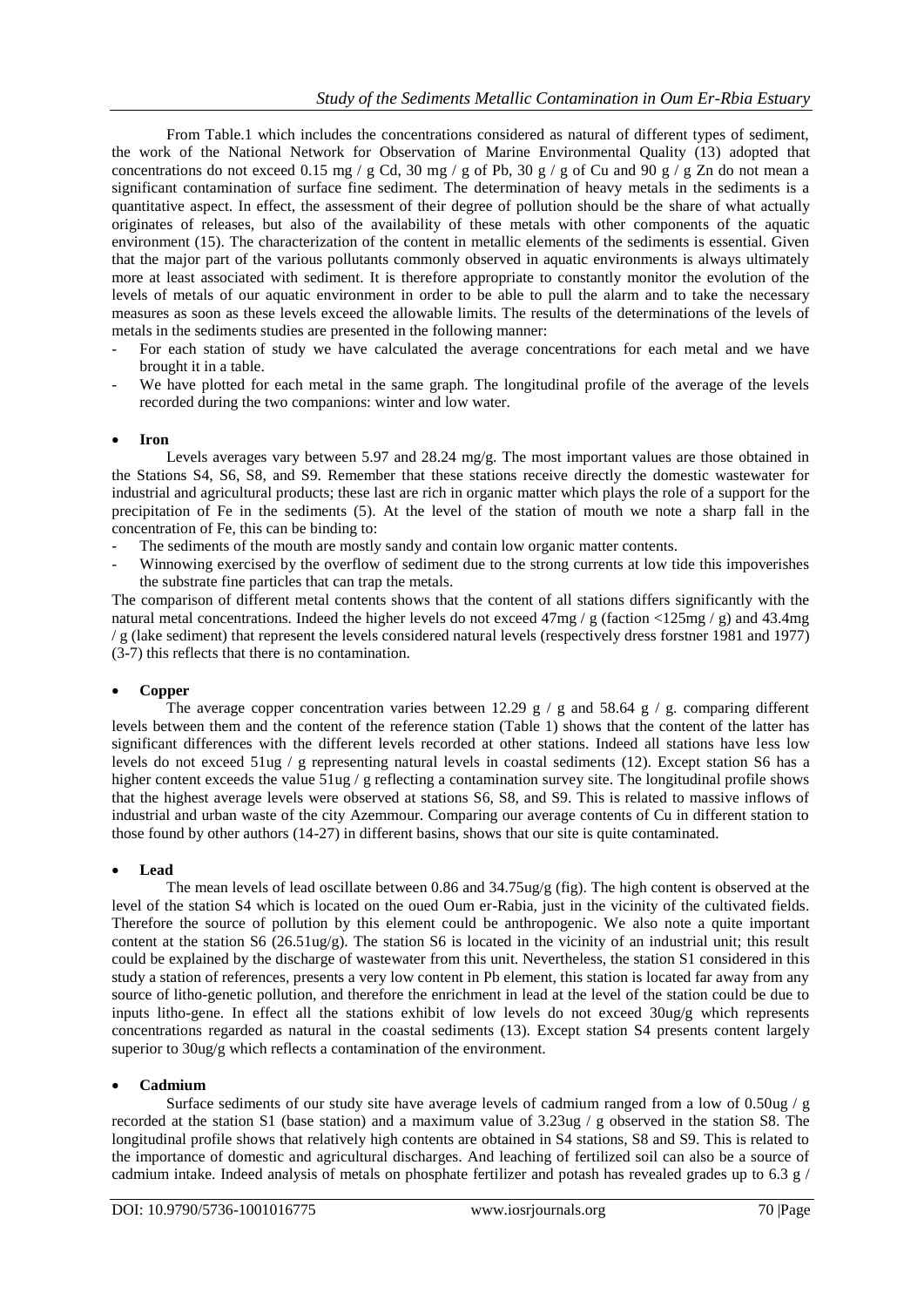kg of Cadmium (16). As a result, the burden of this element can have an agricultural origin. It is further the different contents obtained at the study sites exceed the natural content  $(0.15\mu g / g$ . RNO 1998) (13).that reflects a metal contamination of the survey site.

#### **Chromium**

In our study the average grades of chrome fluctuate between 8.04 and  $70.03\mu$ g / g compared these two extremes one can say that the change of contents in different stations is significant. The high concentration recorded at the station S6, which receives a mass contribution of industrial wastewater rich in organic matter. However, the existence at that station of a black layer lining the surfaces in this area is related to the enrichment of sediment organic matter, therefore the latter are able to trap and concentrate the heavy metals. Comparing the different levels between them and the content of the reference station ( $[Cr] = 100\mu g/g$  suspension of the estuary unpolluted BUST 1981) (17) shows that the level of the latter has significantly different with different contents obtained at stations which indicates that there is no contamination. The high values found at the stations S4, S8, and S9 may be related to urban and agricultural anthropogenic inputs.

#### **Cobalt**

Cobalt levels fluctuate between an average value of 1.04µg/g registered at the level of the reference station (S1) and a maximum value of  $5.70\mu g/g$  at the level of the station S4, note that this last station directly receives the wastewater in the cultivated field. Then the enrichment of Co in this station is linked to the leaching of agricultural land. Comparing the different levels between them and the content of the reference station  $25\mu\text{g/s}$  soil (18) finds that the content of the latter presents significant differences with the different levels achieved at the level of the stations. This reflects that there is no contamination of the environment.

#### **Zinc**

The variation in mean levels between the stations explored is widely significant. The levels are between 45.55µg/g and 311.12µg/g. However sediment samples collected at the level of the station located on dam are characterized by high concentrations of Zn, which shows that the power of the accumulation of this metal in the sediments of this course of water is more important. In addition, we note that the station swallows less contaminated presents a low content (station of the mouth).This low load in Zn may be related to the dynamic tidal effects of the estuary Oum er-Rabia. However the return of marine waters highly mineralized causes a remobilization and a leaching of metals from sediments and their transformation into ionic form, the most toxic form (19). In addition to that, the hydrodynamic effect, the texture and the size of the particles of the mouth sedimentary are of coarse sand and are suspected to be an essential factor attach little the micro pollutants. By comparing the different levels between them and the content of the reference station (Table1), we find that the higher content of the stations exceeds this obtained at the level of the reference station. (90- 200µg/l) that is represented by the coastal sediments (10), which reflects that there is a contamination of the environment by this element.

#### **Manganese**

For all campaigns of levy that we have carried out, the longitudinal profile average levels of manganese presents a pace seems to be that of the Zn. For Oum er-Rabia oued, the levels of manganese are gradually decreasing of the upstream of the agricultural station to downstream of the oued, station of the mouth. The high mean levels recorded at the level of the sediments of the station S4 can be due either:

\* To the fact that the anthropogenic activities are more important at the level of the station S4.

\* To the fact that the natural levels in this metal are stronger at the level of the station S4 level and at the level of the other stations. However, the study of the natural levels of manganese in the sediments of the stations surveyed showed that the second explanation is more likely. It reflects the fact that high levels of manganese, recorded in sediment station S4, are mainly due to litho-genetic contributions. On the other hand, it is noteworthy that for all sampling campaigns, lower concentrations of this element is recorded in sediments of the S10 mouthpiece station, station where sediments are mostly sandy and contain low organic matter. Manganese is found in sediments analyzed to smaller levels; its average concentration varies between 100.21 and 400.51 mg  $/$  g. comparing the different levels between them and the content of the reference station, we see that the highest content of stations does not exceed that obtained at the reference station. (960 mcg / g old sediments of the Rhine) (17), indicating that there is no contamination of the environment by this element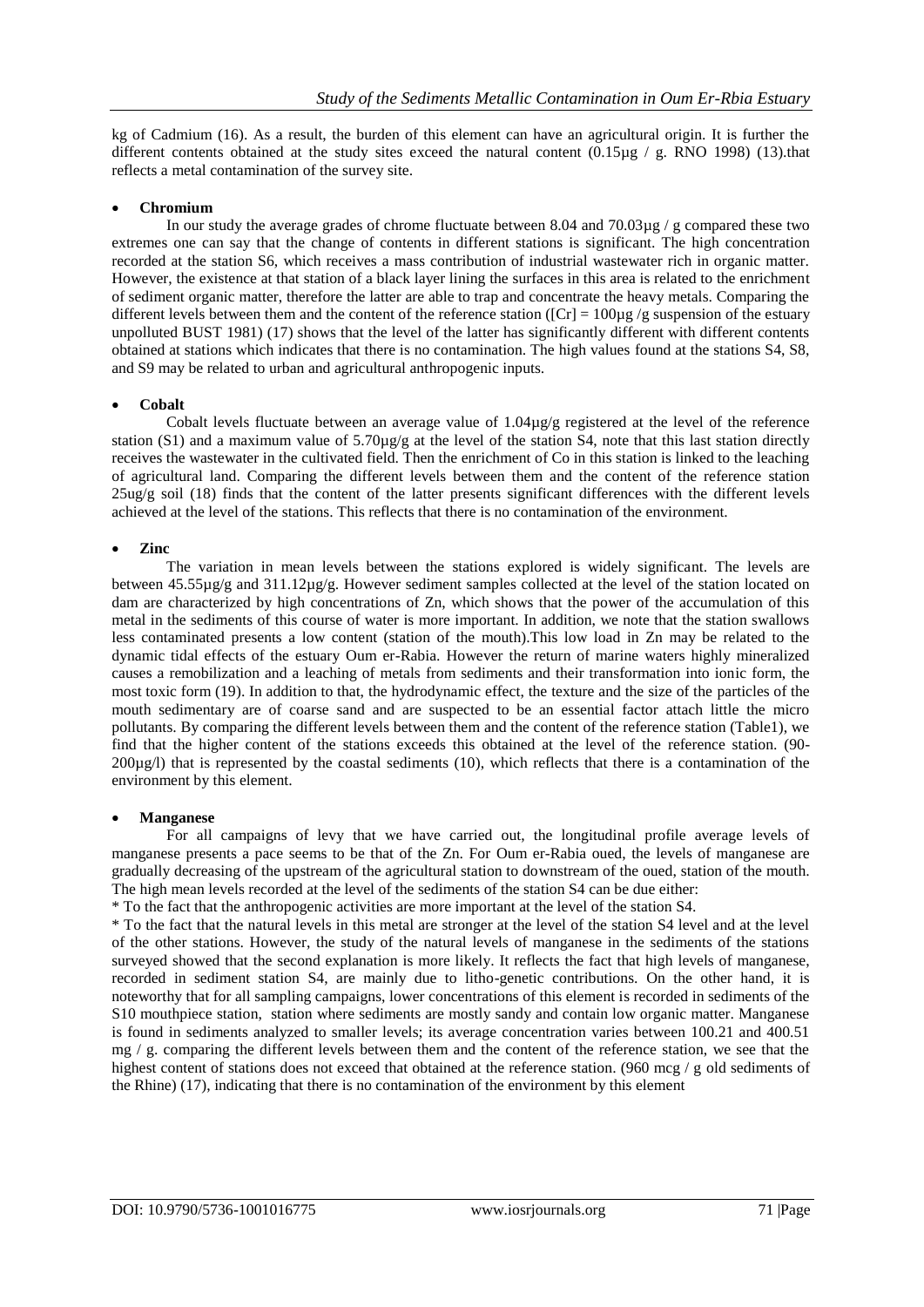

**Figure .2:** longitudinal profiles mean levels of heavy metals in the sediments of the estuary of the watershed of the oued Oum Er Rabia

### **3. Evaluation of the degree of metal contamination of sediments**

The determination of heavy metals in sediments is an assessment instrument level metal pollution of the aquatic environment. However, the raw results are relatively comparable between them because the sediments can trap and store an even flow pollutant in a more or less important depending on their chemical composition (20). As well the index of contamination depends on the natural data used. For the total content of the metal in the sediment, it can provide these data the average concentrations of metal of texture and sediment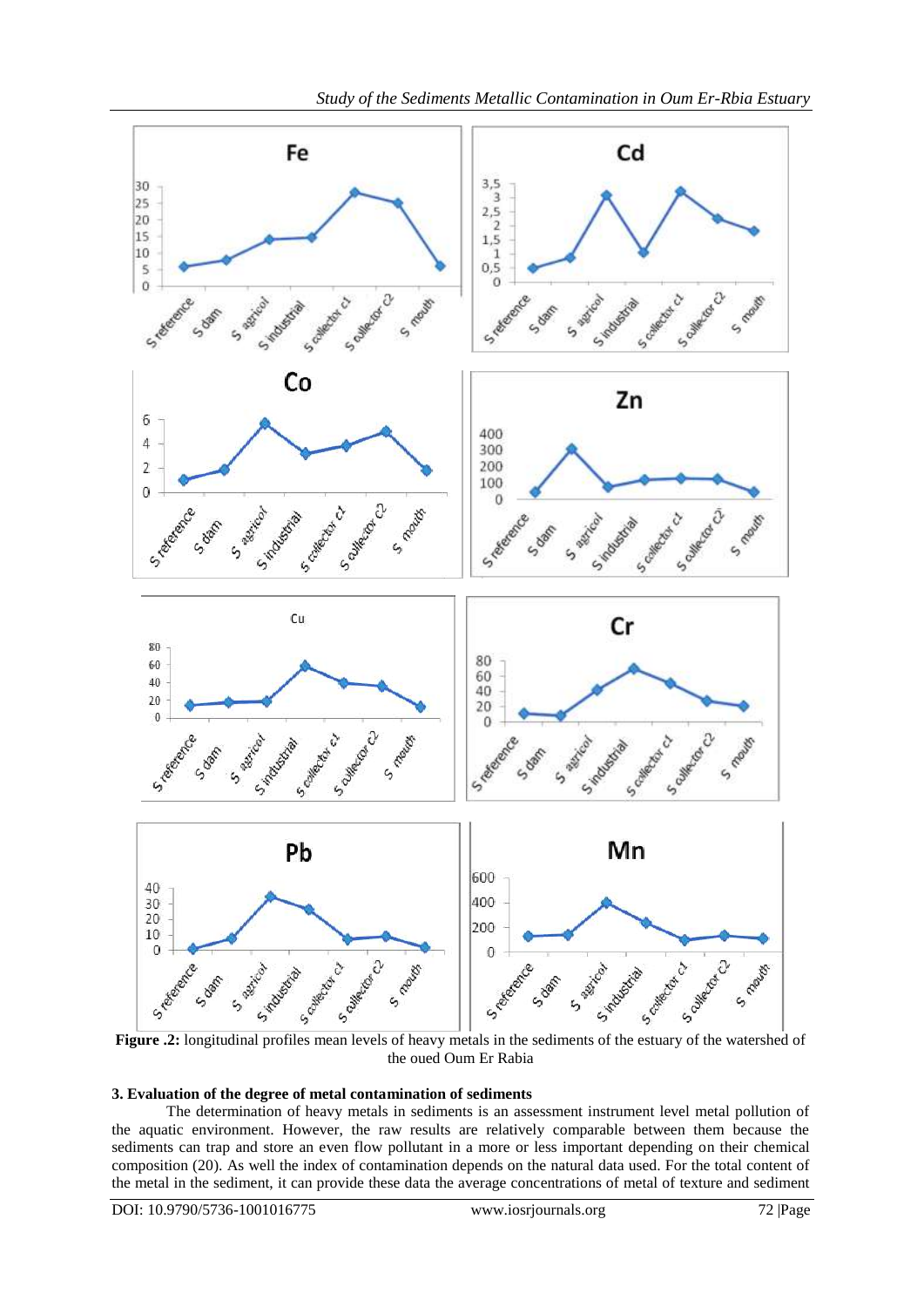mineralogically equivalents, announced in the literatures or measured by the authors in a region primitive known (21-22), the techniques of standardization by the concentration of iron and the correction of the fraction < 63 μm are adopted to differentiate between the anthropogenic input and natural (23-25). During the course of our study, we have adopted the index of contamination (IC), which takes account of the levels of Reference and this to attempt to locate the current state of the metal pollution of the estuary Oum Er- Rabia. The interpretation and especially the evaluation of the result of the index of contamination of the sediment are dependent on the knowledge of the levels of Reference. However, these are difficult to establish in a definitive manner because of their great heterogeneity related primarily to physico-chemical parameters, geochemical and lithological.

#### **3-2. Evaluation of the degree of contamination**

To compare the stations in relation to each other, we calculated an index of contamination (IC) which is defined by a given element, as the report of the measured content on the natural content measured at the level of the reference station according to the following formula (20).

# $\text{IC} = \frac{\text{metal content}}{\text{content of reference}}$

- If IC close to 2; the sites considered as little or not polluted by the sediments.

- If IC is less than 2; it is in this time an analytical error of a further dilution.

- If IC is higher than 2; the degree of pollution is large.

Assuming that all the micro even have a polluting power, we can calculate the average contamination index (ICM) which represents the arithmetic mean of the station concerned.

$$
ICM = \frac{\Sigma IC}{n}
$$
 With n: number of metals considered

This approach enables full characterization of the various resorts, especially for toxic metals that sometimes it is difficult to value the simple observation of particular values. CI for each element, each station and the ICM at the seven sampling stations are shown in Table 3 and Figures 3 and 4.The value of the index of contamination is that it allows comparing the degree of pollution of different locations relative to a referential average (reference station); due to its location away from any human disturbance and its low contents of metals. It is considered as reference station (SR) knowing that it does not receive industrial discharges. The results obtained show evidence of contamination more or less important depending on the station and metals. The stations have IC> 2; show the contribution of human activity (26). The IC <2 show the natural supply watershed rather than Anthropogenic contributions (Table 3).

| reference station in sediments of the estuary of Oum Er Rabia |      |      |       |      |             |      |      |      |            |
|---------------------------------------------------------------|------|------|-------|------|-------------|------|------|------|------------|
| IC                                                            | Fe   | Cu   | Рb    | Cd   | $_{\rm Cr}$ | Co   | Zn   | Mn   | <b>ICM</b> |
| <b>S</b> reference                                            |      |      |       |      |             |      |      |      |            |
| S dam                                                         | 1.32 | 1.25 | 9.10  | 1.74 | 0.72        | 1.80 | 6.68 | 2.65 | 3.15       |
| S Agricola                                                    | 2.35 | 1.28 | 40.   | 6.2  | 3.76        | 5.48 | 1.64 | 3.08 | 8.02       |
| S industrial                                                  | 2.47 | 4.04 | 30.82 | 2.1  | 6.33        | 3.09 | 2.57 | 1.83 | 6.65       |
| S collector C1                                                | 4.73 | 2.73 | 8.26  | 6.46 | 4.55        | 3.73 | 2.75 | 0.77 | 4.24       |
| S collector C <sub>2</sub>                                    | 4.19 | 2.52 | 10.33 | 4.54 | 2.47        | 4.87 | 2.72 | 1.06 | 4.08       |
| S mouth                                                       | 1.03 | 0.84 | 2.13  | 3.66 | 1.89        | 1.77 | 0.97 | 0.85 | 1.64       |

**Table 3:** Contamination Index (IC) and indices Contamination Medium (ICM) calculated relative to the reference station in sediments of the estuary of Oum Er Rabia

The analysis of Table 3 shows that the contamination indices related to Chrome, cobalt, copper, cadmium and iron 1a station dam sediments are lower than 2. This allows us to say that the estuary basin slope of the Oum Er-rabia can be considered an unpolluted environment with these five metals at this station. However, it seems that the sector situated at the dam station knows slightly polluted by manganese. Indeed, the contamination factor by the manganese sediment that station is of the order of 2.65. Moreover, it is noteworthy that the factors of contamination by lead and zinc sediment (Table 3); calculated for this sampling station, show that the estuary watershed of the Oum Er-Rabia could be regarded as a medium polluted by lead and zinc. However, this contamination is relatively larger by the lead which its source of contamination is of the order of 9.10, by which its zinc contamination factor is of the order of 6.68. However, the downstream sector of the estuary (mouth station) does not know the metal pollution is: Iron, Copper, Chromium, Cobalt, Zinc and Manganese, contamination factors these metals sediment are lower than 2. by hand, it should be noted that contamination factors by lead and cadmium sediment (table 3), calculated for this sampling station, show that the watershed of the Oum Er-rabia could be considered a medium polluted by the two metallic elements. As for the levels of stations: S Agricultural, industrial S, SC1, SC2 collector and collector. The results obtained on the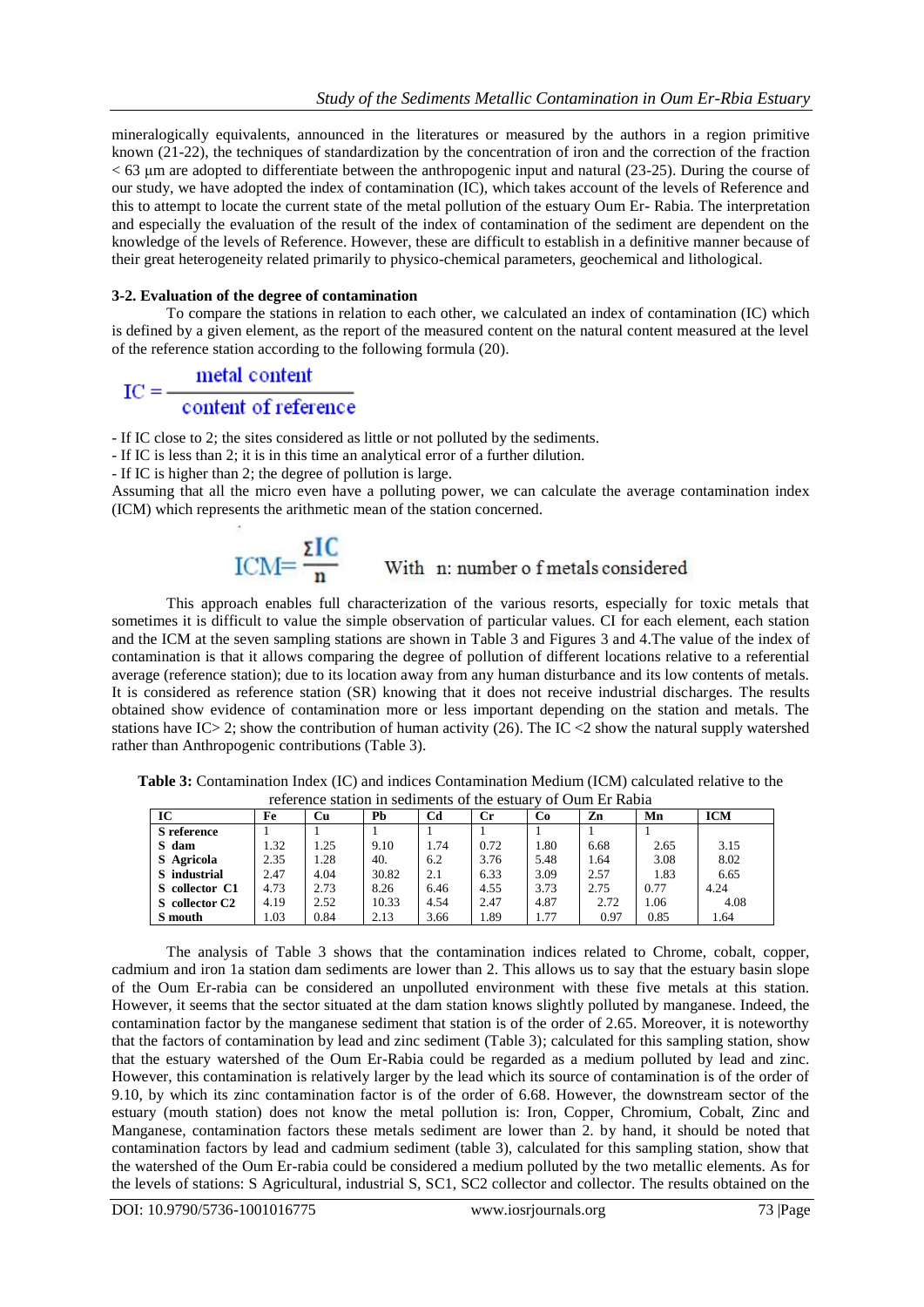figure (3) show a much higher contamination and localized by iron metals, Pb, Co, Cd, their IC experiencing a dramatic increase with values up to 40.40 and 30.82 for Pb successively in the agricultural station and industrial. Both situations reflect the state of the point toxic load of certain industrial and agricultural units carried by the waters of the estuary, is added to this side intakes and also some metal elements carried by runoff, mainly phytosanitary treatment period (pesticides) (14).



**Figure 3:** Spatial variation of sediment IC Figure 4: Spatial variation of sediment ICM

#### **IV. Conclusion**

The use of indices (Ij) pollution and contamination factors (Fi) is a very important tool for assessing the degree of sediment contamination of aquatic environments by heavy metals. In fact, the classification of stations in order of increasing global pollution, heavy metal, established above, and characterization in this part of the pollution of the estuary of Oum Er-Rbia by lead have could not be demonstrated by analyzing the longitudinal profiles of the mean levels of the studied metals, or by observation of specific values.

#### **References**

- [1]. H. Taouil1 et al., 2014 -Evaluation of métal pollution: Aluminium, Zinc, Iron and Copper of Tiykomiyne well water (East Morocco). J. Mater. Environ. Sci. 5 (1) 177-182
- [2]. H. Taouil1, S. Ibn Ahmed1, A. El Assyry, N. Hajjaji, A. Srhiri , 2013 Water quality evaluation of the river Tislit-Talsint (East Morocco). J. Mater. Environ. Sci. 4 (4) 502-509
- [3]. H. Taouil1, A. El Assyry, S. Ibn Ahmed, 2014- Metallic pollution of ground water in Tyikomiyne town (Eastern Morocco). Mor. J. Chem. 2 N°3, 194-198
- [4]. Hamid Taouil et al.,2011- Contribution a l'évaluation de la pollution métallique des sédiments de l'oued tislit-talsint , bassin versant de guir ( Maroc oriental). ScienceLib Editions Mersenne : Volume 3 , N ° 111109
- [5]. Aziz KAIMOUSSI, A. CHAFIK A. MOUZDAHIR et S. BAKKAS. Les métaux lourds dans les sédiments superficiels de la cote littorale de la région d'El Jadida et de l'estuaire d'Oum R'bia (MAROC). bull. iinst. Natn. Scien. tech. Mer de salammbo, vol. 27, 2000
- [6]. TUREKIAN K.K. & K.H. WEDPOHL, 1961. Distribution of the elements in some major units of the earth's crust. *Bull. Geol. Soc. Am.,* 72: 175–192.
- [7]. FORSTNER U., 1977. Metal concentration in recent lacustrine sediments. *Arch. Hydrobiol.,* 80 : 172–191.
- [8]. NICOLAIDOU A. & JA. NOTT, 1998. Metal in sediment, Seagrass and Gasteropods near a Nickel smelter in Greece: possible interactions. Mar. Pollut. Bull., 36 (5): 360–365.
- [9]. O'REILLY WIESE S.B., BUBB J.M. & J.N. LESTER, 1995. The significance of sediments metal concentration in tow eroding. Essex salt marshes. Mar. Pollut. Bull., 30 (3): 190–199.
- [10]. HAMDY Y. & L. POST, 1985. Distribution of mercury, trace organics and other heavy metals in Detroit River sediment. J. Creat. Lakes Res., 11(3) : 353–365.
- [11]. ROBE D., 1981. Pollution métalliques du milieu naturel. Guide méthodologique de leur étude à partir des sédiments; rapport bibliographique. L.C.P.C, rapport de recherche LPC n°104.
- [12]. FORSTNER U. & G. MÛLLER, 1973. Heavy metal accumulation in river sediments, a response to environment pollution. Geofrum, 14: 53–62.
- [13]. RNO., 1998. Programmes actuels. Les contaminants chimiques dans les sédiments du littoral méditerranéen. Surveillance du Milieu Marin. Travaux du Réseau National d'Observation de la Qualité du Milieu Marin. Edition 1998. Ifremer et ministre de l'aménagement du territoire et de l'environnement, 12 p.
- [14]. EL MORHIT M., FEKHAOUI M., ELIE P., GIRARD P., YAHYAOUI A., EL ABIDI A. & JBILOU M. 2009. Heavy metals in sediment, water and the European glass eel, Anguilla anguilla (Osteichthyes: Anguillidae) from Loukkos river estuary (morocco, eastern Atlantic). Cybium (sous presse).
- [15]. ARNOUX A., NIENCHENSKI L.P. & J. TASSOSSIAN, 1981. Comparaison de quelques méthodes d'attaques des sédiments marins pour l'analyse des métaux lourds. J. français hydrol., 34 : 29–48.
- [16]. Raven KP, leoppert RH. 1997. Heavy metals in the envirenement 'trace element composition of fertilizers and soil amendment.J.Enviro. Qual. 26: 551
- [17]. BOUST D. (1981), Métaux traces dans l'estuaire de la Seine et ses abords. Thèse 3ème Cycle, Université de Caen
- [18]. Conseil fédéral suisse, ordonnance sur les polluants du sol (Osol), 9 juin 1986.